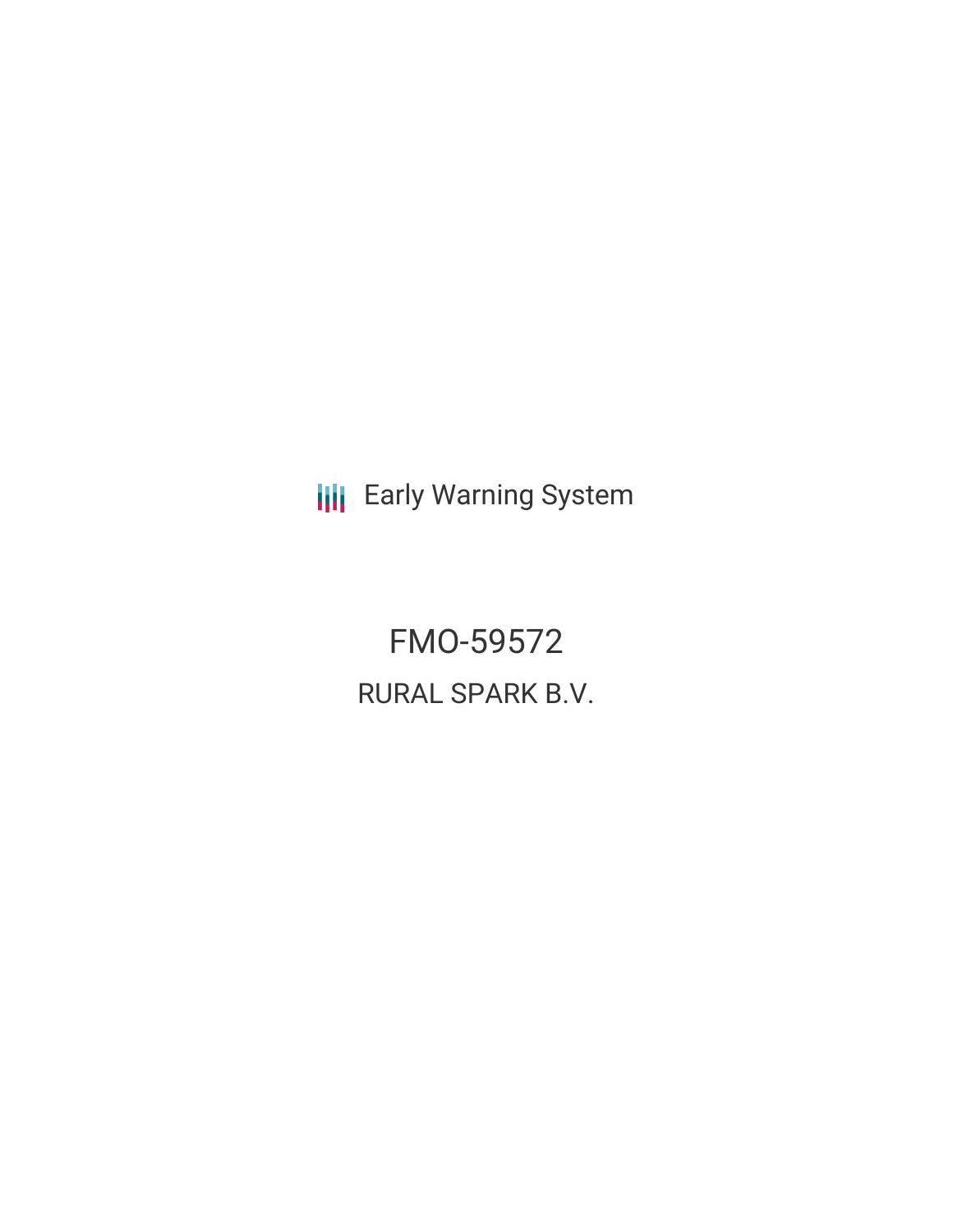

# **Quick Facts**

| <b>Countries</b>               | Burkina Faso                                  |
|--------------------------------|-----------------------------------------------|
| <b>Financial Institutions</b>  | Netherlands Development Finance Company (FMO) |
| <b>Status</b>                  | Active                                        |
| <b>Bank Risk Rating</b>        | B                                             |
| <b>Borrower</b>                | Rural Spark BV                                |
| <b>Sectors</b>                 | Energy                                        |
| Investment Type(s)             | Loan                                          |
| <b>Investment Amount (USD)</b> | $$20.35$ million                              |
| <b>Loan Amount (USD)</b>       | $$20.35$ million                              |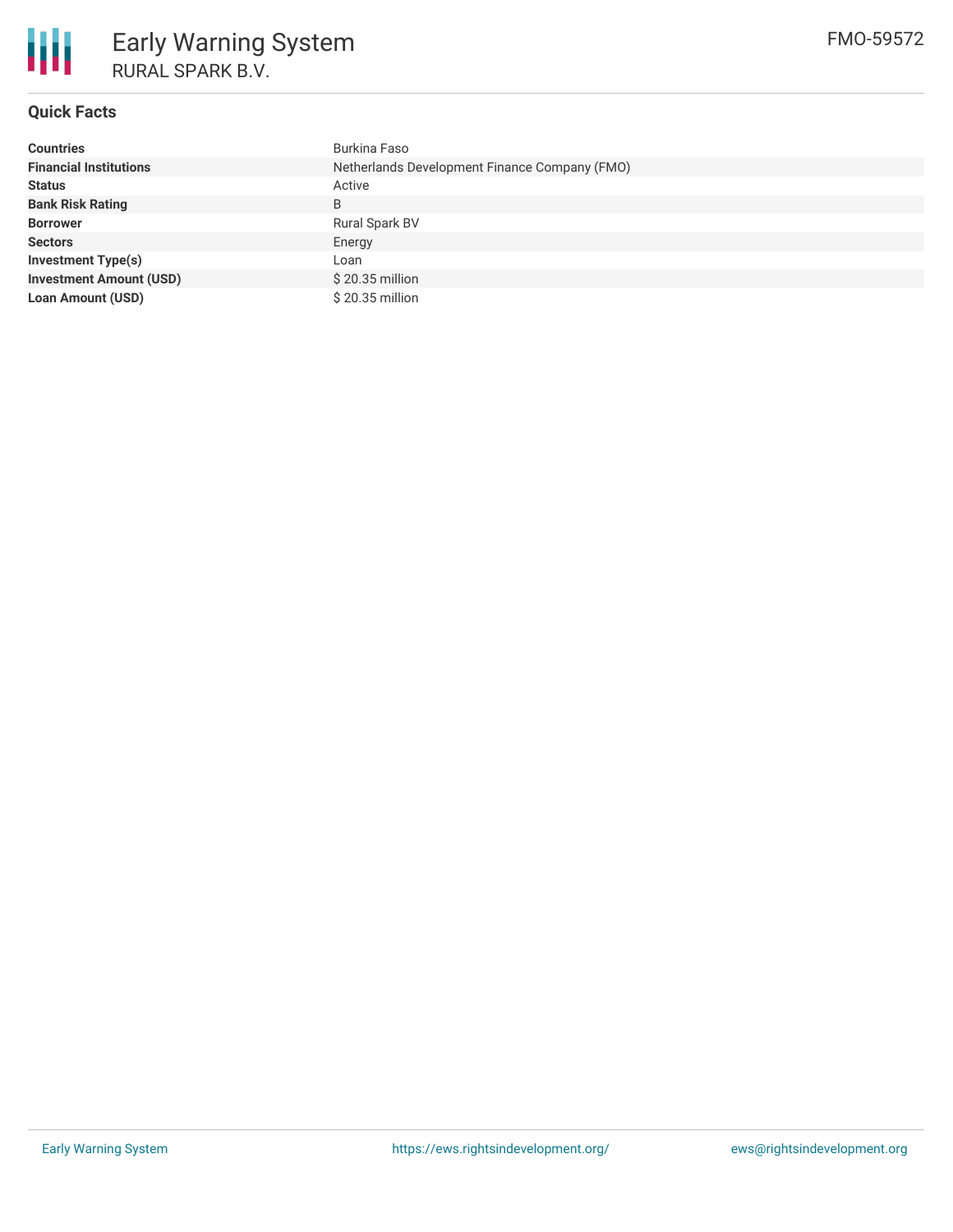

# **Project Description**

The purpose of this project is to provide access to renewable energy to the Bottom of the Pyramid in remote rural Burkina Faso, to access to energy will subsequently allow economic growth in these communities, reduce inequalities between urban, peri-urban and rural communities and reduce poverty. Our support will also open up a new market for Dutch exporter Rural Spark B.V.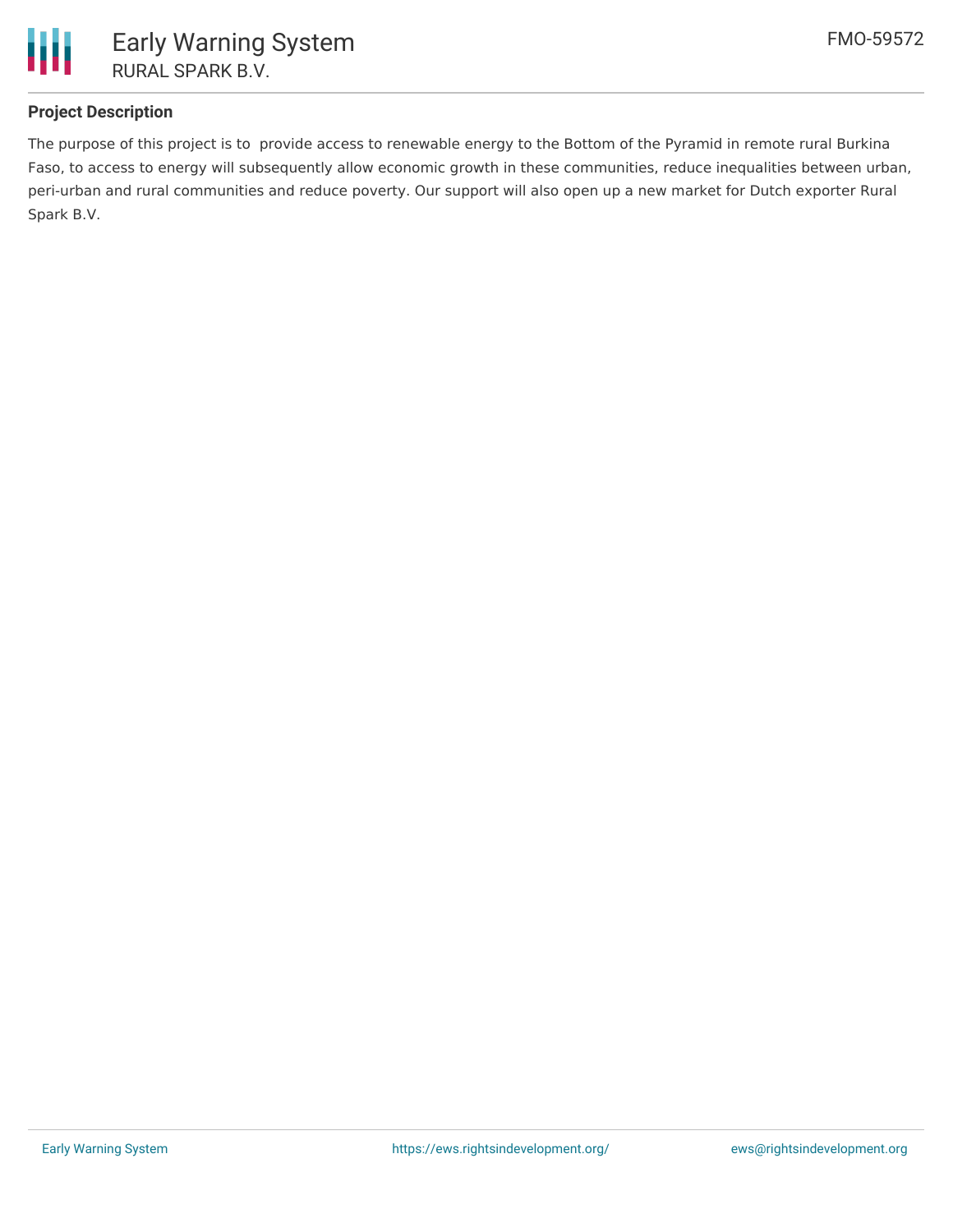

## **Investment Description**

Netherlands Development Finance Company (FMO)